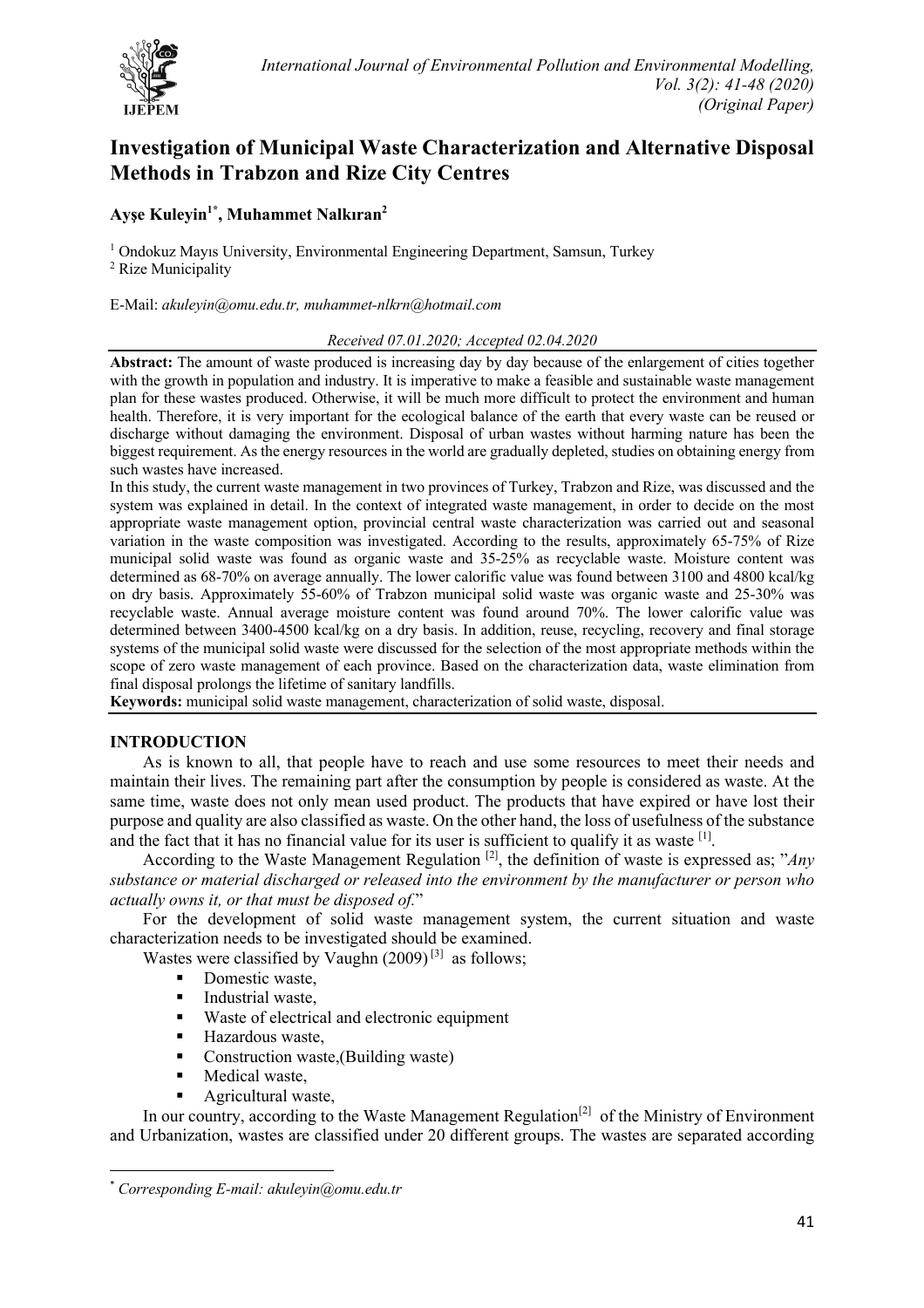to the group it belongs and is included in the waste management plan according to the relevant waste group. In this way, it is aimed to reduce waste generation, reusable and recyclable wastes, natural resource consumption and provide waste management.

Waste management has a global importance as it will have negative effects on the environment when there is no integrated management. Rapid growth of cities, differentiation of human life, rapid increase in production and consumption increase the amount of waste. As the greenhouse gas emission values increase as a result of all these activities, the climate of the region is negatively affected. Many scientists have emphasized in the literature that environmental quality is rapidly deteriorated by not managing solid wastes properly [4,5].

In order to avoid or minimise the harmful effects of solid wastes proper solid waste disposal is required. For this purpose the elimination of solid waste by means of reuse, recycling and recovery is of crucial importance for economic benefits. If solid wastes are not stored and disposed of properly, they can create negative outcomes with respect to human and environmental health  $[6-8]$ .

There are various technique for the disposal of solid wastes. For the selection of correct disposal technique solid waste characterization is of primary importance. Solid waste characterization is obtained by determining the waste composition and carrying out elemental analysis. [9-12]

In this study, the current municipal solid waste management in Rize and Trabzon provinces was explained. Within the scope of integrated waste management, to help decision makers choose the most appropriate waste management alternatives, the waste characterization of the provincial centres was determined and the seasonal variation related to waste characterization was investigated. Current alternatives regarding the solid waste management were evaluated with regard to the recyclable and recoverable fractions, environmental conditions and economic benefits. [13-16]

## **MATERIAL AND METHOD**

Since socioeconomic situation of each region showed variations, the characterization study was carried out by solid waste sampling at specific time intervals and locations. The analysis of samples were performed in accordance with Solid Waste Characterization Analysis Method of T.R. Ministry of Environment and Urbanization Characterization Method.<sup>[17]</sup> Sampling represented the seasons of summer, autumn, winter, and spring. During the sampling process, samples taken from regions of low, middle, and high income levels and the bazaar region have been separately mixed and homogenised. Sampling was carried out by taking minimum 20-30 kg of solid wastes from each region.

The standard volume container (Figure 1)  $(1m * 1m * 0.5 m)$  was completely filled by taking equal amounts of samples from the waste piles. This process was applied in the same way for each region. In this way, it is aimed to obtain a sample representing the region where the waste was taken.



**Figure 1.** Standard volume container

Biomass analysis and material group analyses including ash, volatile matter, fixed carbon, total sulphur, lower and upper calorific values were performed at TÜBİTAK Marmara Research Centre Energy Institute Laboratory. Before the samples were delivered for analyses dehumification for 3 days at 60°C and size reduction with grinding was carried out. Within the scope of this study moisture analysis was also performed.

# **RESULTS AND DISCUSSION**

#### **Information about Province of Rize and Trabzon**

Rize is a province located in north-eastern Turkey and the Black Sea coast. Neighbouring provinces are; Trabzon in the west, Artvin in the east, Bayburt in the southwest and Erzurum in the south. The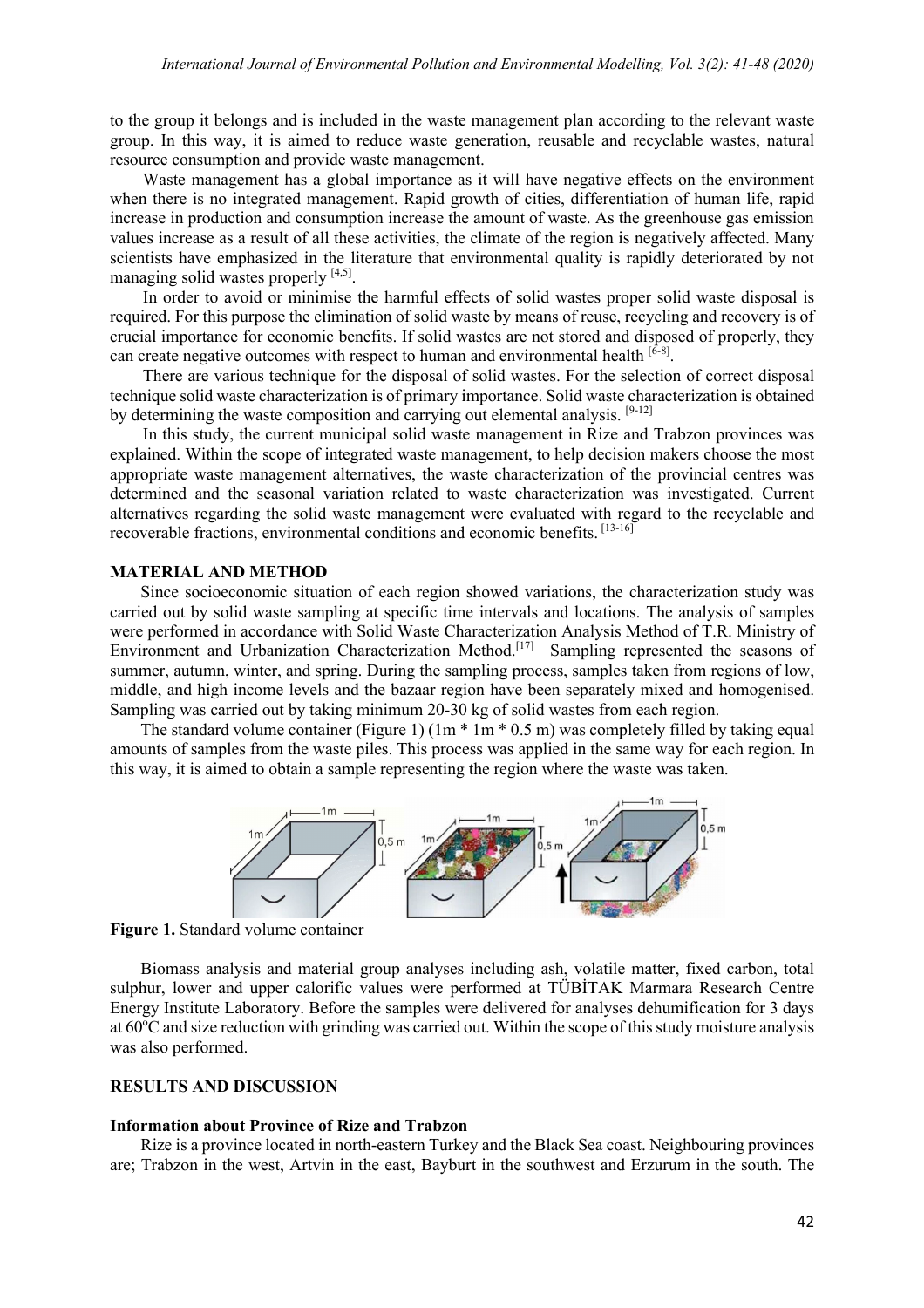surface area of Rize is 3.920 km². According to the data estimated by Turkish Statistics Institute, its population for 2019 is 343212. Province of Rize has 12 districts [18].

Trabzon is one of the oldest commercial port cities of Anatolia. Neighbouring provinces are; Giresun in the west, Gümüşhane in the southwest, Bayburt in the southeast and Rize in the east. The surface area of Trabzon province is 4.685 km². According to the data estimated by Turkish Statistics Institute, its population for year 2019 is 808974. Province of Trabzon has 18 districts<sup>[19]</sup>.

General map of province of Rize and Trabzon shown in Figure 2 (a) and (b).



Figure 2. (a) Trabzon Province Map (b) Rize Province Map [18,19]

#### **Current Municipal Solid Waste Management in the Province of Trabzon**

Municipal solid wastes in Trabzon Province are disposed in the sanitary landfill within the Trabzon-Rize Solid Waste Association (TRAB-Rİ-KAB) which is located in the district of Kutlular-Çamburnu-Sürmene in Trabzon. The storage area was built on  $70,000$  m<sup>2</sup> of land and consists of 4 lots. Municipal solid waste originating from Trabzon and Rize Provinces was stored in this area. Currently, 1.500.000  $m<sup>3</sup>$  waste storage capacity has been approached. Approximately 230,000 tons of waste are disposed into the field each year. Since the sanitary landfill established in Trabzon province was almost filled completely, searches for new landfill areas have been initiated. Studies should be planned to reduce the amount of waste coming to the area by focusing on studies on waste reduction and recycling in the city.

There is a packaging waste recycling facility in Trabzon Province which has a licence and a Temporary Activity Certificate with a capacity of 99.911 tons/year and a packaging waste collection and separation facility which has a licence and a Temporary Activity Certificate with a capacity of 36.832 tons/year. The current capacity is capable for collection and separation of packaging waste that will be generated until 2023.

There is a licensed medical waste sterilization factory in the province of Trabzon. In this facility, medical wastes created by healthcare institutions not only in Trabzon but also in Rize province and its districts are sterilized and disposed in a regular storage area. The sterilization unit has a capacity of 4320 tons/year.

2 companies in Trabzon province have certificate for temporary storage of vegetable waste oil. Vegetable waste oils taken from Trabzon, Rize, Giresun, Ordu, Samsun, Erzurum, Gümüşhane, Kars, Erzincan provinces are also stored in these temporary storage areas. However, there is no waste oil recovery facility in the province. Waste engine oils originating from the enterprises in the province are collected by PET-DER, an institution authorized by the Environment and Urban Ministry.

There are 6 regional battery dealers in Trabzon Province meets the technical conditions within the scope of Article 12 of the Regulation on Control of Waste Batteries and Accumulators. There is no Transport Licenced Vehicle and Recovery Facility in the city. There is also no licenced recycling facility in the province within the scope of "Regulation on Control of Finished Tires".

#### **Current Municipal Solid Waste Management in the Province of Rize**

ARRİKAB domestic solid waste administration, which was established in Rize in 2004, is not active currently and was terminated in 2016. KAÇKARBİR was established by the decision of the Council of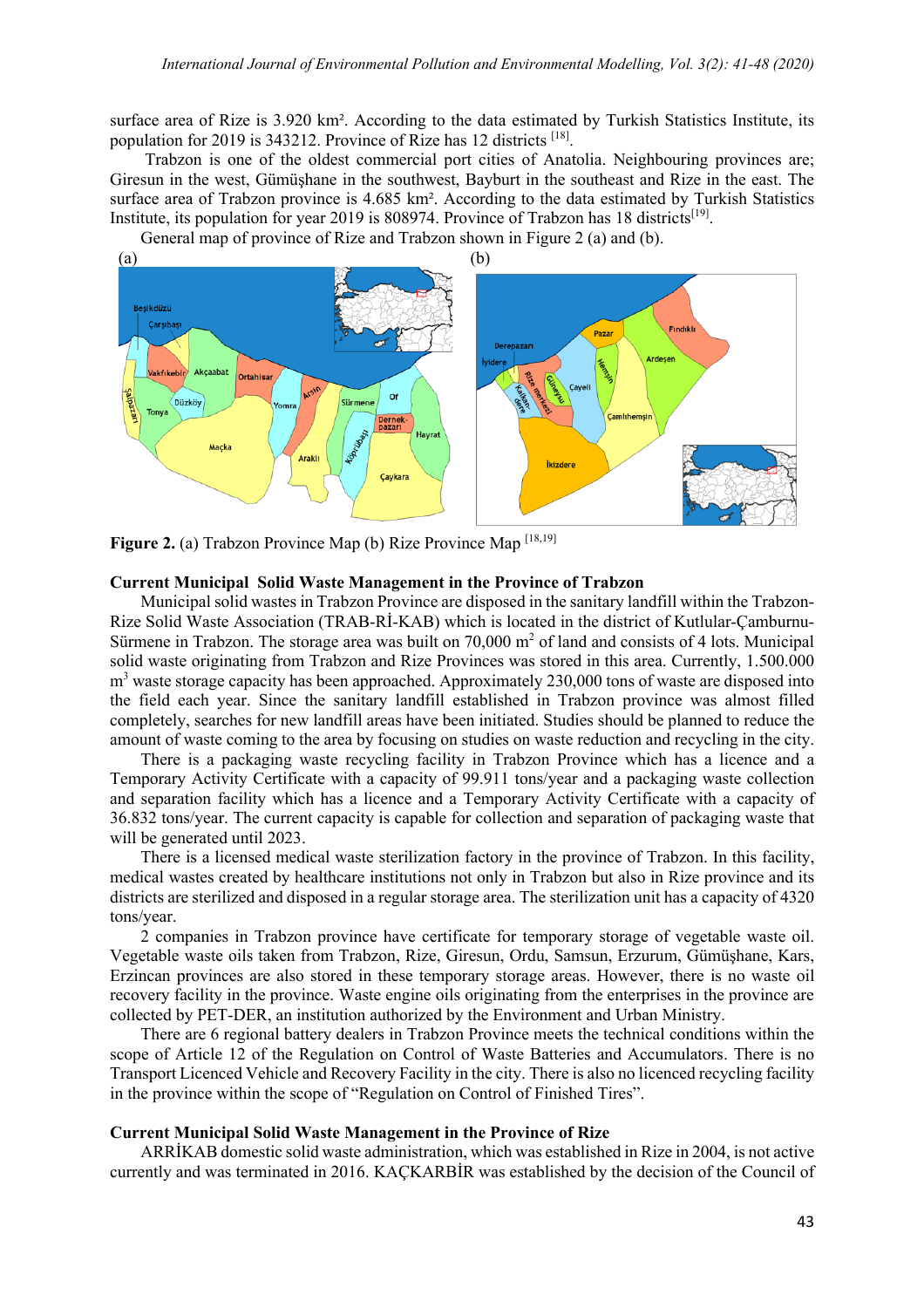Ministers dated 24/09/2012 and numbered 2012/3755 and TRABRIKAB was established by the decision of the Council of Ministers dated 27/10/1997 and numbered 97/11182.

Waste collection and disposal processes are carried out by the municipalities in the province and the Special Provincial Administration and the municipalities in the villages. There is no sanitary landfill in the city. While municipal solid waste collected by member municipalities of KAÇKARBİR is disposed by the uncontrolled storage method, waste collected by member municipalities of TRABRİKAB is disposed in the sanitary landfill in Sürmene Çamburnu. For this purpose, member municipalities transport their waste to transfer stations located in the centre of Rize and Of -Eskipazar.

Medical wastes are disposed at Trabrikap Kutlular Sanitary Landfill with the vehicles belonging to the authorized company, not having compression mechanism and complying with the legislation.

Packaging wastes are collected by the authorized company with vehicles having 6 pieces of compression mechanism and capacity of  $7 \text{ m}^3$ . 1800-1900 tons of packaging wastes are collected in a year in total. 937 pieces of packaging waste boxes are distributed to places such as institutions, schools, and workplaces for collection of packaging wastes.

Waste oils, approximately 450-500 tons in a year in total are collected by authorized company with one vehicle. 15 pieces of collection units have been placed at certain points of city for the collection of waste oils. Besides, in order to access the citizens easily, waste oil collection units are provided to all headman offices within the borders of Rize Municipality and collection process is performed.

Waste batteries are collected by Rize Municipality Cleaning Affairs Directorate with one vehicle and they are kept in a store. Following the accumulation process, they are taken by Portable Battery Producers and Importers Association (TAP) and they are recycled or disposed. In this way, 1000-1200 kg of waste batteries are collected in a year. At certain regions of the city, 100 pieces of waste battery collection units have been placed. Furthermore, by providing 80 pieces of waste battery collection units to certain institutions and associations in total, waste battery collection process is performed.

Average waste amount per capita and annual municipal solid waste amount for 2014, 2016 and 2018 in Trabzon and Rize provinces are shown in Table 1. Accordingly, the amount of waste per person across both Rize and Trabzon in Turkey in general and, as of year tend to increase.

Average waste amount per person and annual municipal solid waste amount for 2014, 2016 and 2018 in Trabzon and Rize provinces are shown in Table 1. As can be seen, the amount of waste per person have a tendency to increase by years in Rize and Trabzon as well as in Turkey.

|                |       | Waste generation per<br>capita (kg/capita. day) |           | <b>Municipal Solid Waste Generation</b><br>(tons/year) |          |          |  |
|----------------|-------|-------------------------------------------------|-----------|--------------------------------------------------------|----------|----------|--|
|                | 2014  | 2016                                            | 2018      | 2014                                                   | 2016     | 2018     |  |
| <b>Turkey</b>  | ,08   | 1,17                                            | ,16       | 28010721                                               | 31583553 | 32209222 |  |
| <b>Trabzon</b> | 0,678 | 0,79                                            | $_{0,81}$ | 186260                                                 | 224454   | 237235   |  |
| <b>Rize</b>    | 0,97  | 1.15                                            | ,25       | 78516                                                  | 97617    | 10015    |  |

**Table 1.** TUİK 2014-2018 municipal solid waste statistics [20] (TUİK, 2019)

#### **Characterization of Municipal Solid Wastes in the Province of Rize and Trabzon**

Establishment of solid waste disposal facilities is essential in overcoming solid waste management problems, protecting environmental health and preventing environmental pollution. In order to determine the disposal methods, knowing the amount and characteristics of domestic wastes is the basic principle [8,9]. In this context, characterization of solid waste is a basic unit where these principles are determined in the field where waste management system will be established. The most common method used in determination of the contents of domestic solid wastes is "Solid Waste Characterization" and material group analysis. During determination of solid waste characterization in Trabzon and Rize provinces, seasonal changes were taken into consideration and analysis was carried out 4 times in a year in the region to represent each season. Analysis results are given in Tables 2 and 3. Annual averages are presented in Figures 3 and 4.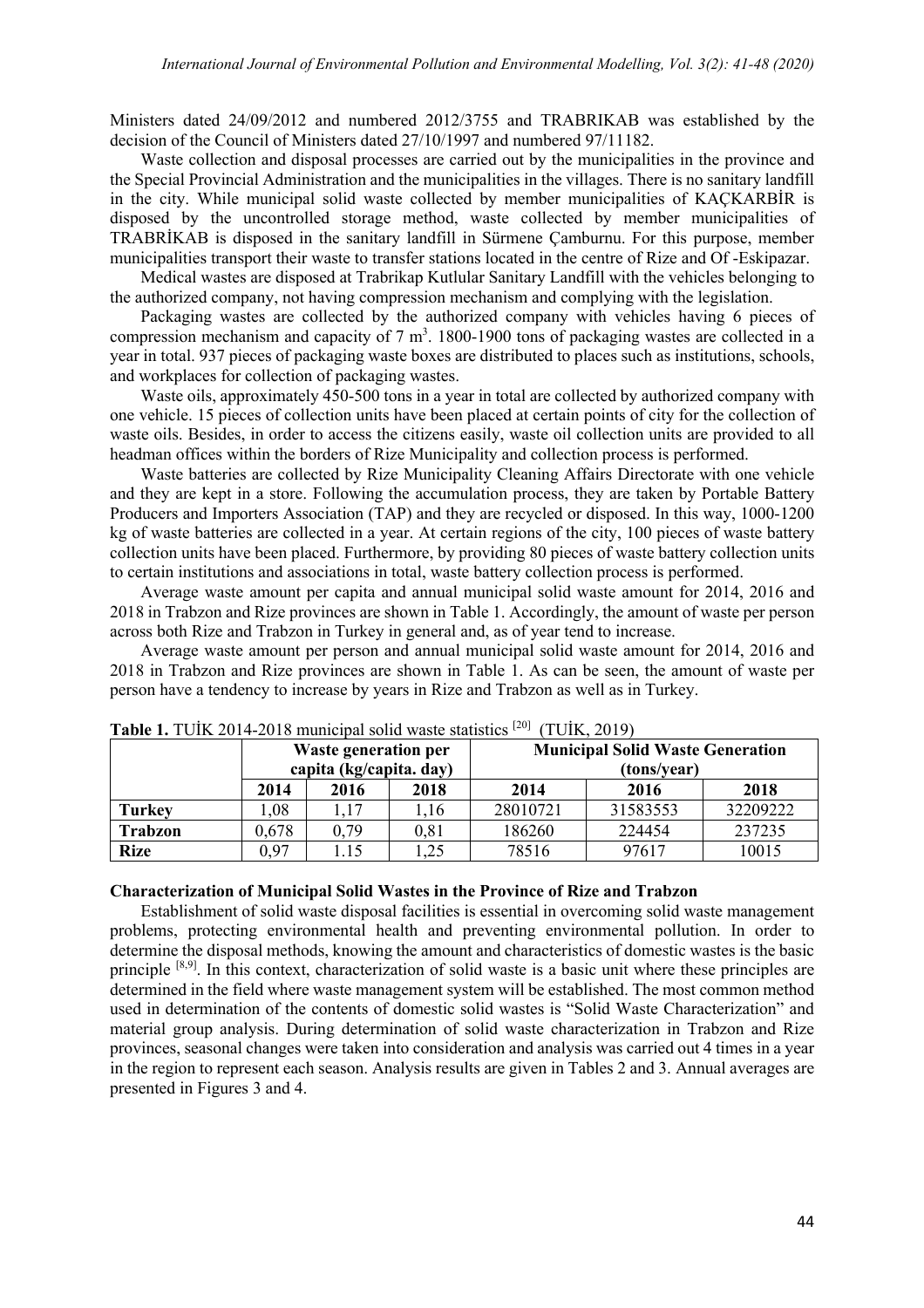| <b>Waste Types</b>    | <b>Summer</b>  | Autumn         | Winter         | <b>Spring</b>  | Overall         |
|-----------------------|----------------|----------------|----------------|----------------|-----------------|
|                       | Period $(\% )$ | Period $(\% )$ | Period $(\% )$ | Period $(\% )$ | average $(\% )$ |
| Organics              | 71,20          | 61,48          | 61,77          | 63,9           | 64,58           |
| Paper                 | 2,00           | 4,12           | 3,87           | 3,60           | 3,40            |
| Cardboard             | 4,20           | 4,28           | 3,70           | 3,80           | 4,00            |
| <b>Plastics</b>       | 12,50          | 6,60           | 6,37           | 5,03           | 7,63            |
| <b>Bulky Carton</b>   | 1,40           | 3,75           | 3,32           | 2,68           | 2,78            |
| <b>Glass</b>          | 4,30           | 3,72           | 2,55           | 2,87           | 3,36            |
| <b>Metal</b>          | 1,00           | 1,67           | 0,68           | 0,17           | 0,88            |
| other non-combustible | 1,80           | 6,83           | 10,30          | 10,02          | 7,24            |
| other combustible     | 1,60           | 7,55           | 7,42           | 7,93           | 6,13            |

**Table 2.** Municipal Solid Waste Characterization for Rize Province

**Table 3.** Municipal Solid Waste Characterization for Trabzon Province

| <b>Waste Types</b>    | <b>Summer</b>  | Autumn         | Winter         | <b>Spring</b> | <b>Overall</b>  |
|-----------------------|----------------|----------------|----------------|---------------|-----------------|
|                       | Period $(\% )$ | Period $(\% )$ | Period $(\% )$ | Period (%)    | average $(\% )$ |
| <b>Organics</b>       | 55,23          | 56,77          | 55,67          | 61,4          | 57,27           |
| Paper                 | 1,68           | 3,60           | 3,97           | 4,33          | 3,40            |
| Cardboard             | 4,67           | 5,23           | 3,47           | 2,83          | 4,05            |
| <b>Plastics</b>       | 3,73           | 8,70           | 6,90           | 4,24          | 5,88            |
| <b>Bulky Carton</b>   | 6,03           | 4,57           | 3,07           | 2,90          | 4,14            |
| <b>Glass</b>          | 4,97           | 5,00           | 4,70           | 3,13          | 4,45            |
| <b>Metal</b>          | 2,49           | 0,46           | 2,20           | 2,60          | 1,94            |
| other non-combustible | 11,70          | 8,70           | 11,47          | 9,80          | 10,42           |
| other combustible     | 7,90           | 6,97           | 8,30           | 8,77          | 7,98            |



**Figure 3.** Rize Province Seasonal Municipal Solid Waste Characterization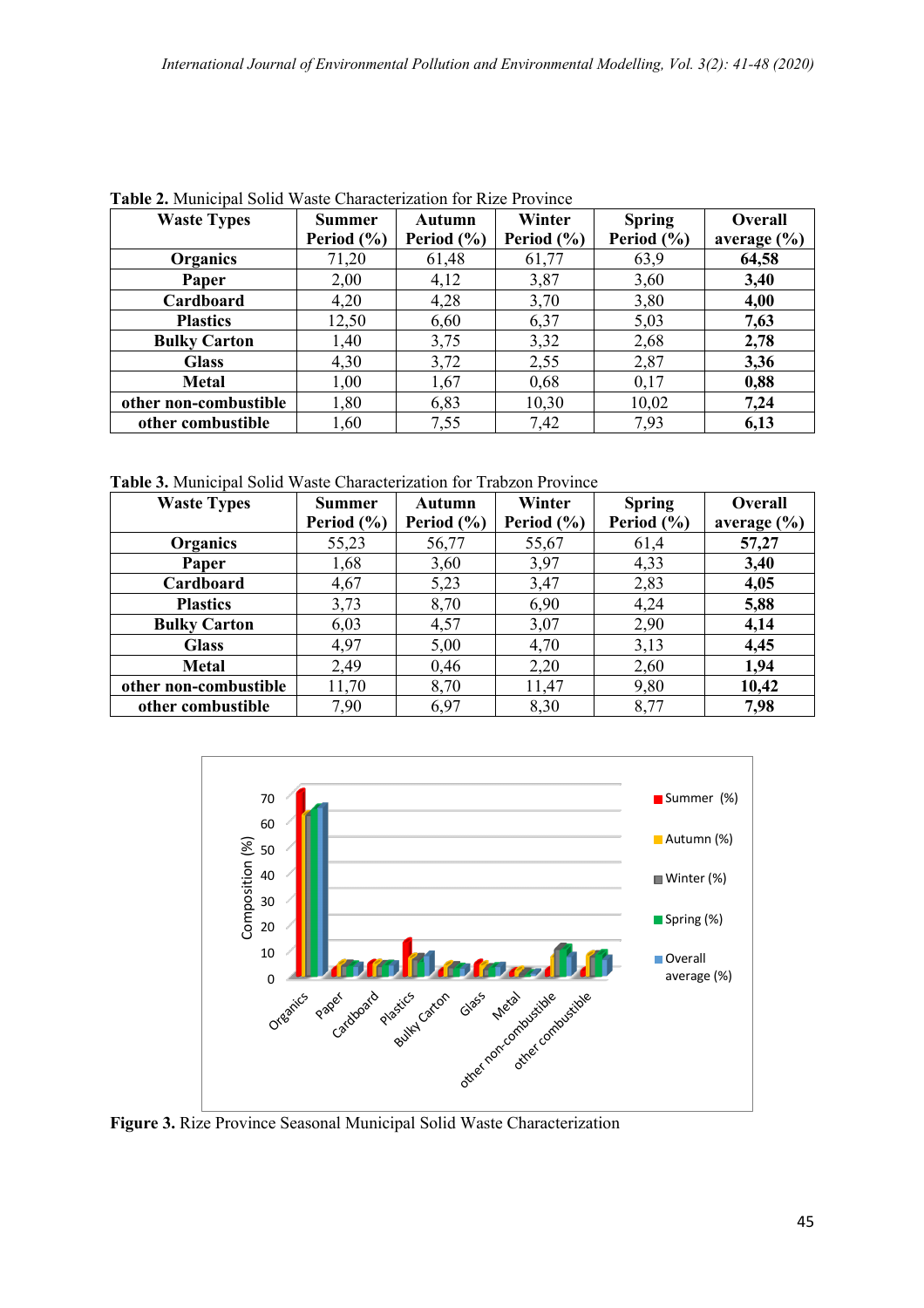

**Figure 4.** Trabzon Province Seasonal Municipal Solid Waste Characterization

When the results of solid waste characterization was evaluated, it was observed that organic wastes and recyclable wastes showed reduction in winter season, while they showed increase in summer period. The reason of this can be explained that amounts of fruit and vegetables consumed increase in summer months. Besides, the increase in the amount of recyclable materials such as glass bottles, plastic boxes, tin boxes, and metal in the summer months can be linked to the increase in human population in the region in the summer season.

Non-combustible materials are expected to be high for both cities during the winter period. Disposal of wastes such as coal and solid fuels used in the winter season to the garbage containers increases waste amount. Another reason is the decrease in consumption of fresh vegetables and fruits in the region during the winter season.

# **Municipal Solid Waste Moisture Values of Rize and Trabzon**

Moisture content of the municipal solid wastes of Rize and Trabzon Province was determined in the laboratory of Ondokuz Mayıs University Environmental Engineering Department. Seasonal changes and annual averages are presented in Table 4. When the annual averages are evaluated, the moisture values in solid wastes of Rize province was determined as 68.96%, was determined as 70,85% for Trabzon province. Due to the high amount of precipitation in the region, the moisture in both provinces was high. In addition, the habits of the people of the region are another factors that affect this.

| Table 7. MOBUTO VARIO 9 TVIZO AND TTAOZON MAMORIDAI SONG WASIOS ACCORDING IO SCASONS |                          |                          |                          |                                 |                           |  |
|--------------------------------------------------------------------------------------|--------------------------|--------------------------|--------------------------|---------------------------------|---------------------------|--|
|                                                                                      | Summer<br>Period $(\% )$ | Autumn<br>Period $(\% )$ | Winter<br>Period $(\% )$ | <b>Spring</b><br>Period $(\% )$ | Annual<br>Average $(\% )$ |  |
| Rize                                                                                 | 70,56                    | 67,46                    | 65.47                    | 72,36                           | 68,96                     |  |
| Trabzon                                                                              | 70,91                    | 75,83                    | 64,23                    | 72,41                           | 70,85                     |  |

**Table 4.** Moisture values of Rize and Trabzon municipal solid wastes according to seasons

# **Energy and Biomass Values of Rize and Trabzon Municipal Solid Wastes**

The calorific value and biomass analyses of the municipal solid wastes of Rize and Trabzon Province were carried out by TÜBİTAK and are presented in Table 5.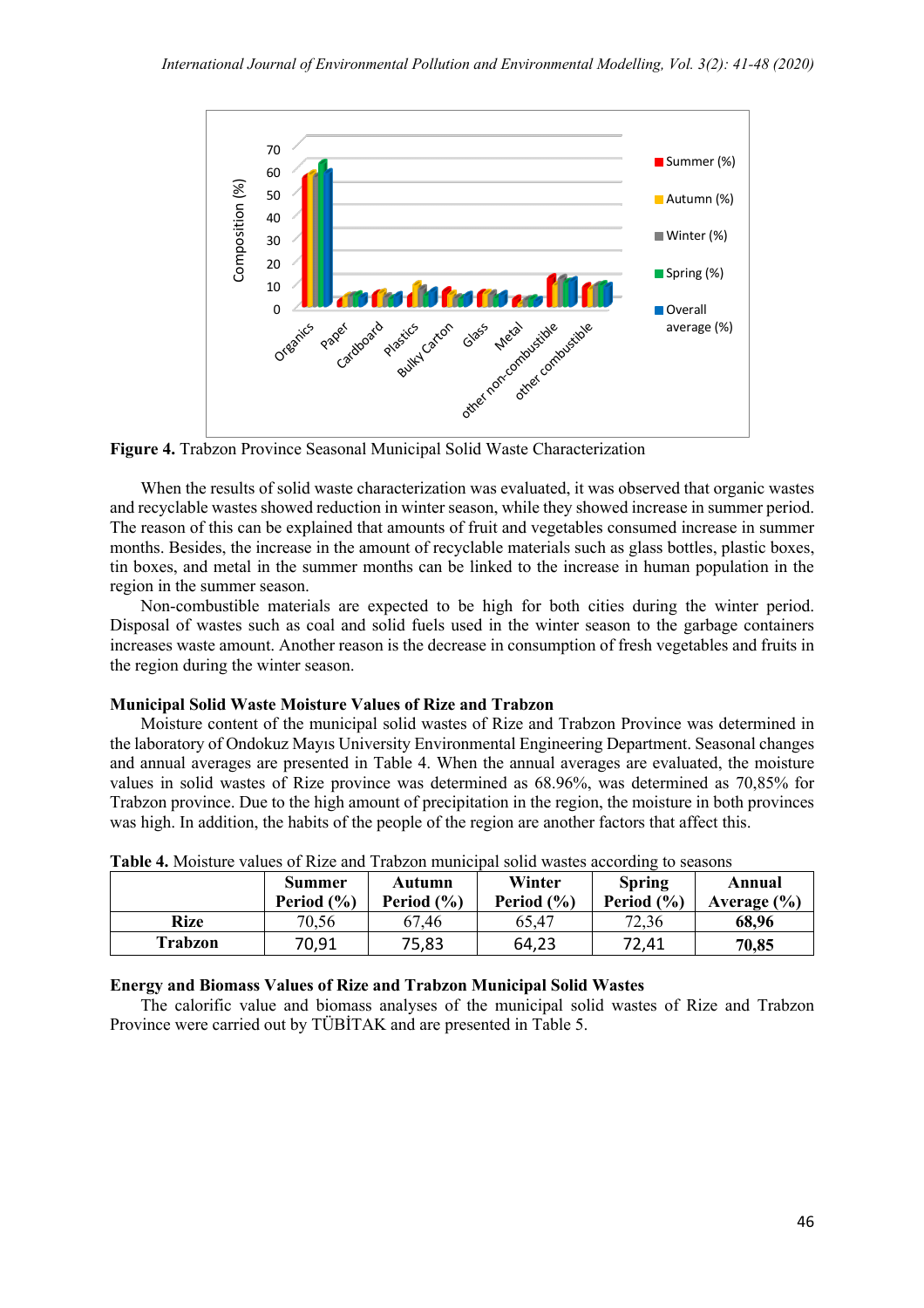|                                | <b>Rize</b> | <b>Trabzon</b> |
|--------------------------------|-------------|----------------|
| <b>Total Phosphorus (%)</b>    | 0.24        | 0.24           |
| Carbon $(\% )$                 | 46.01       | 46,85          |
| Hydrogen $(\% )$               | 6.00        | 5,86           |
| Nitrogen (%)                   | 2.36        | 2,21           |
| Sulphur $(\% )$                | 0,20        | 0,16           |
|                                |             |                |
| Ash $(\% )$                    | 12.60       | 7,47           |
| Lower calorific value (cal/g)  | 3780        | 3932           |
| Higher calorific value (cal/g) | 4118        | 4223           |

**Table 5.** Average biomass and energy values of Rize and Trabzon municipal solid waste

For composting, it is necessary to know the Carbon, Nitrogen and Phosphorus content in the waste. Average values for both cities are given in Table 5. The C/N ratio should be 25-30/1 for the good operation of compost plant [21]. When we estimate the ratio of the values given in Table 5, the C/N ratio was found as 21/1 for Trabzon and 19,5/1 for Rize. These values are suitable for composting even if the amount of nitrogen is high. The high amount of organic matter indicates that the biodegradability of the waste is high. In this case, different compost systems can be installed to produce fertilizer for soil improvement and energy recovery by bio-methanization.

Lower calorific value was determined between 3700 and 4000 cal/g on pre-treated samples. According to the analysis results, due to the high moisture and organic substance content, incineration method was not considered to be appropriate. Due to the reason that the investment costs of combusting compared to disposal method is high, incineration facility will not be economical for the city. Additional drying processes will be needed in order to reduce moisture content.

# **CONCLUSION**

Alternative disposal methods were evaluated by considering solid waste characterization and other parameters. It was considered that incineration method was not appropriate due to high moisture content of solid waste, drying requirement of wastes, and probable emissions that may occur.

As a result of the evaluation of current solid wastes disposal status in Rize and Trabzon Provinces, an integrated waste management system should be established for both provinces. This system initially requires the separation of recyclable wastes at the source. For this purposes, licensed waste collection and separation facilities should be established in both provinces. Organic wastes should be composted as much as possible. In particular, by adding elements such as nitrogen, sulfur and potassium into the compost, it can be turned into a perfect fertilizer for tea growing in Rize province.

It will also be appropriate to dispose of remaining part of wastes in a sanitary landfill. Although sanitary landfill process has very low costs, it is not considered to be an appropriate method due to the geographical conditions of province of Rize, land structure, and lack of enough area that can be used for regular storage. Furthermore, as leachate being formed in landfill can reach to very high levels in Rize, this situation would cause for big problems. For these reasons, it will be more appropriate to dispose wastes in a landfill together with Trabzon province as now.

There is the sanitary landfill in the province of Trabzon. However, the storage area will expire in a few years. For this reason, an integrated waste management system that will eliminate the amount wastes in the provinces should be established. And, as soon as possible, the separation and recovery works at the source should be performed and the amount of waste sent to the disposal area should be reduced. Otherwise, the new storage area will be filled before planned time. Since the current solid waste landfill area in Trabzon Province was almost filled, the construction of a new solid waste landfill site should be carried out quickly.

It is clear that none of the methods that known and used in solid waste management today will solve the waste problem alone. Integrated waste management system should be developed for both Rize and Trabzon provinces, and recyclable wastes should be separated at source and gained into economy. All disposal options described above could be applied only after the source separation system is installed in the city.